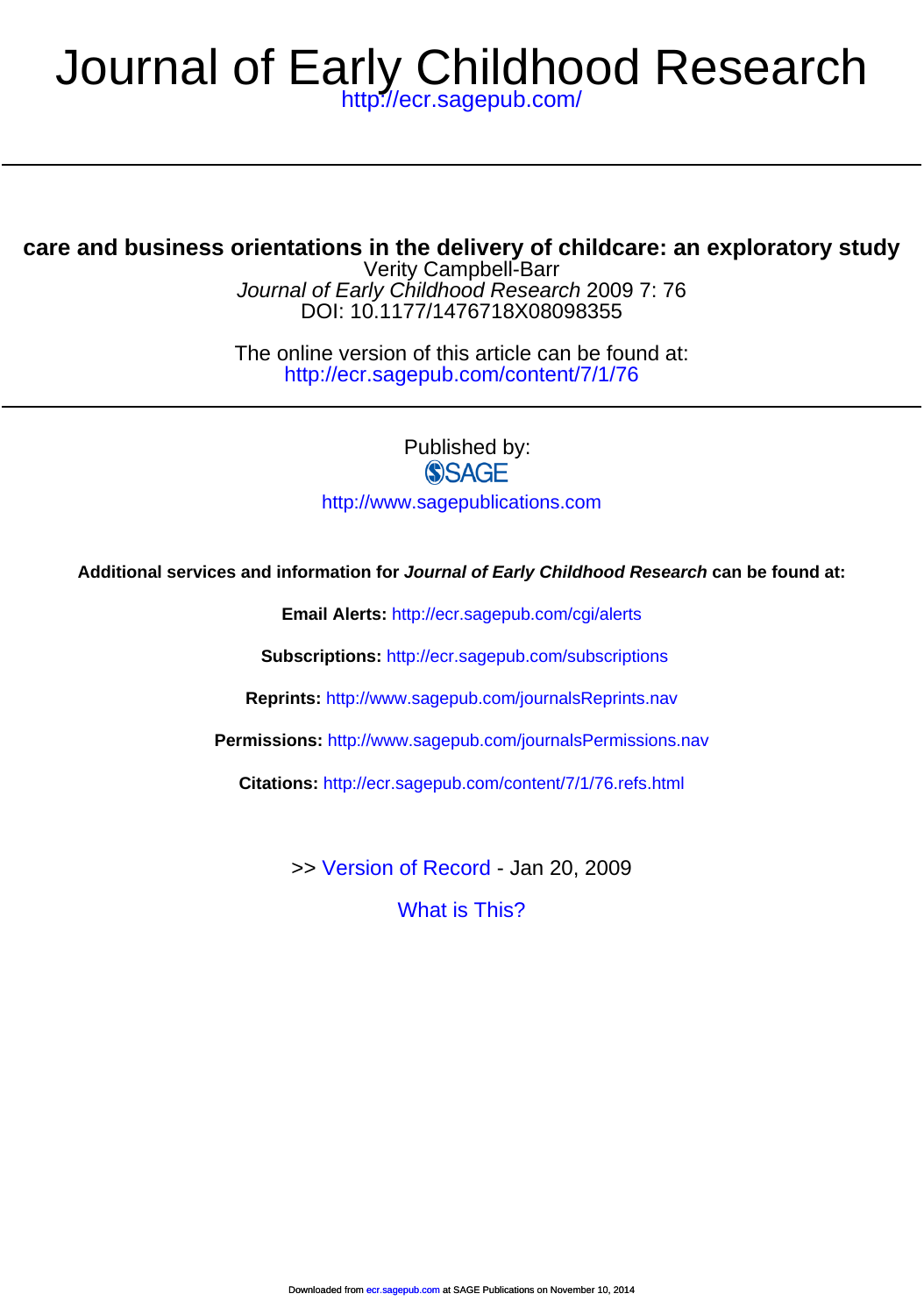

# **care and business orientations in the delivery of childcare**

an exploratory study

Verity Campbell-Barr *University of Plymouth, UK*

#### ABSTRACT

Childcare policies introduced in England in the last 10 years have created economic tensions within the sector. Having set the scene, this article presents an exploration of the different ways in which childcare providers approach operating their childcare businesses. Drawing on a case study of one Local Authority in England, the article presents findings from qualitative interviews with a range of childcare providers, demonstrating that they can be classified as being business orientated, care orientated or having a combination of these two approaches. These orientations are largely determined by the provider's attitudes towards making money and the needs of the child. However, the geographical location where the childcare facility is located also interplays in determining how a provider operates and that, in particular, the deprivation status of an area can act as a constraint on the orientation adopted. The dominance of private providers in England makes the issue of business orientations pertinent, particularly as concerns around sustainable childcare have implications for the success of government policy.

KEYWORDS business, care, childcare, entrepreneurial

This article is an exploratory study of the different business orientations and strategies childcare providers adopt in their delivery of childcare. The study is based in England where there has been rapid policy development around childcare that has resulted in a number of concerns and tensions for the business operations of childcare providers. Childcare as a business sector is responsible for delivering a service that meets some key policy aims that centre on addressing

#### journal of **early childhood research**

Copyright © 2009, SAGE Publications (www.sagepublications.com) Vol 7(1) 76–93 [ISSN 1476-718X DOI: 10.1177/1476718X08098355]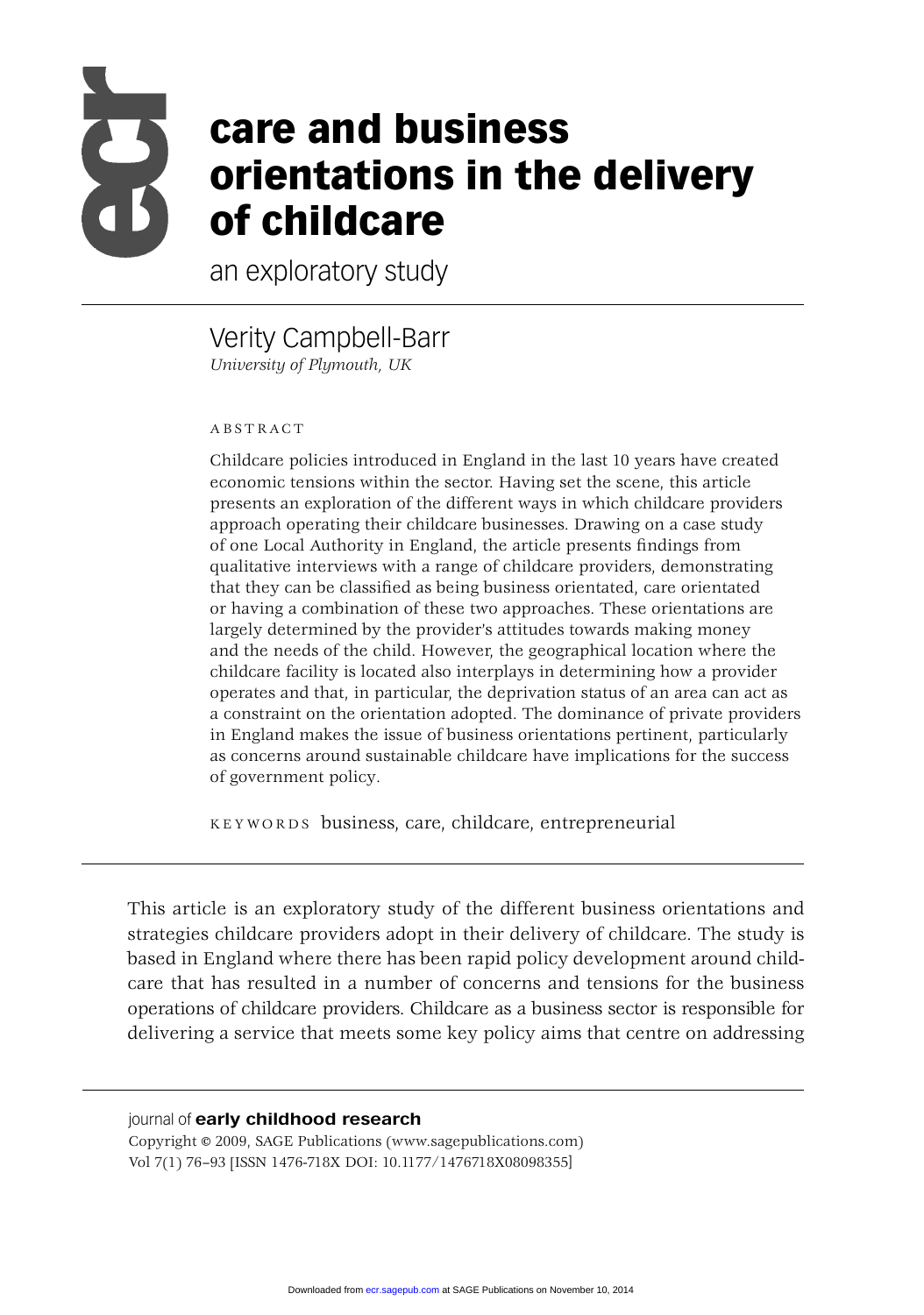child poverty and child well-being. Therefore, childcare is meeting policy goals as opposed to business ones. However, it is a sector that has a reputation for being unsustainable, creating the potential for undermining policy objectives. Further, the sector is the object for a drive for affordable childcare, which creates a clear tension with the concern for sustainability and business goals. This is further complicated by a commitment for flexible childcare. Therefore, more needs to be known about how childcare providers operate as a business so that greater support can be provided.

This article will present the policy context and evidence for the concern for sustainability, before going on to discuss the methods adopted, the issues identified by childcare providers, their coping strategies, the emergence of contrasting orientations to providing childcare and implications for the future development of childcare.

## **childcare policy in England and emerging tensions**

Childcare policy in England was relatively underdeveloped until the 1990s (see Arneberg et al., 2000; Randall, 2000). The lack of state interest in childcare meant that historically it has been up to the private, voluntary and independent (PVI) sector to meet the growing demand for childcare. In the early 1990s, the Conservative Government introduced some tokenistic assistance towards the expansion of out-of-school childcare and the cost of childcare (see Ford, 1996; Randall, 2000). This support, however, was still predominantly dependent on the PVI sector resulting in a patchwork of provision across the country.

The demise of the Conservative Government and subsequent election of 'New' Labour in 1997 saw the publication of the Green Paper 'Meeting the Childcare Challenge' in 1998 and the development of the National Childcare Strategy (DfEE, 1998). The strategy aimed to address the affordability, accessibility and quality of childcare provision. In 2004, the Ten Year Plan (HM Treasury, 2004) built on this by adding choice and flexibility to the commitment towards childcare. The financial investment in childcare was aimed at meeting key policy objectives that ultimately centred on addressing child poverty and child well-being. The former of these was in relation to the role that childcare could play in supporting employment and how, in turn, employment could act as a route out of poverty (DfEE, 1998; HM Treasury, 2004). To make employment more financially viable the National Childcare Strategy invested in a system of tax credits that contributed towards the cost of childcare on a meanstested basis. In relation to child well-being, the strategy promoted that childcare assists in the social, cultural and psychological development of children (Dickens et al., 2005).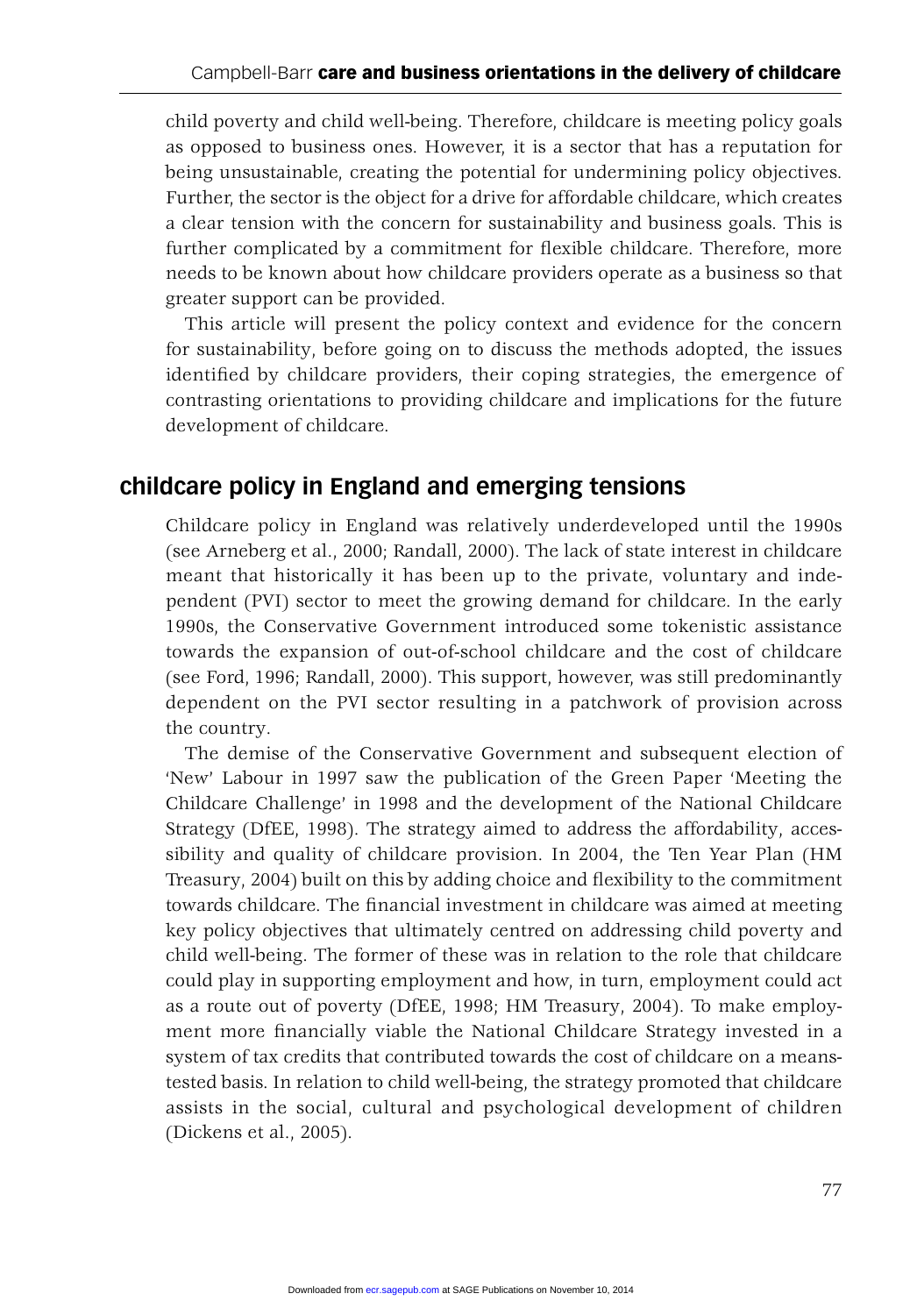Both of these elements of the strategy were about boosting the demand for childcare, with a parallel stream of financial sources being made available to support the expansion of the childcare sector in anticipation of the rise in demand. The supply-side funding under the National Childcare Strategy aimed to stimulate markets; it has not been about the state directly providing childcare. The funding has been intended for PVI sector provision and has resulted in a mixed economy of childcare. This mixed economy includes a range in the types of provision: childminders, nurseries, full daycare providers, sessional providers and out of school providers; and a range in the management of provision: large private chains, small independent providers, committee management, limited companies and some maintained provision. Further, the mixed economy of childcare is also dependent on the area that providers establish themselves, as there are different levels of funding available depending on the area's economic status.

Despite the funding for the expansion of provision, there were growing concerns around the impacts of short-term funding not being sufficient for long-term financial stability (Stratham and Mooney, 2003). The anxiety around sustainability was evident in the introduction of the sustainability fund and Business Support Officers into Local Authorities. The Strategy Unit (2002) highlighted how sustainability was not only a problem for the sector, but could also hinder the success of the National Childcare Strategy. More recently, Penn (2007) has discussed data that shows how many providers are failing to meet minimum occupancy levels that enables them to be viable.

Concerns over sustainability provide evidence that aims to boost supply have not run in parallel with the expansion of childcare places. Further, the focus on sustainability creates a clear tension for the National Childcare Strategy in relation to the commitment for affordable childcare, as it is difficult to see how the two are mutually compatible. The commitment for flexibility in the strategy will also be shown to create a further tension for those who are providing childcare.

## **possible explanations for sustainability issues**

Two areas explain sustainability fears in childcare: a lack of business skills in the sector and a fear that business principles will erode the caring nature of child*care*.

Many of those who have established daycare have had the skills and a keen understanding of the need for a childcare service… However, they may not be experienced in dealing with financial planning and control, and this lack of experience causes problems in setting up and running a nursery, particularly in the first year. (Whittingham, 1994: 69)

Bourn (2004) stated 'many existing providers fail to cover their costs and significantly lack understanding of their costs to judge their future viability'  $(p, 7)$ .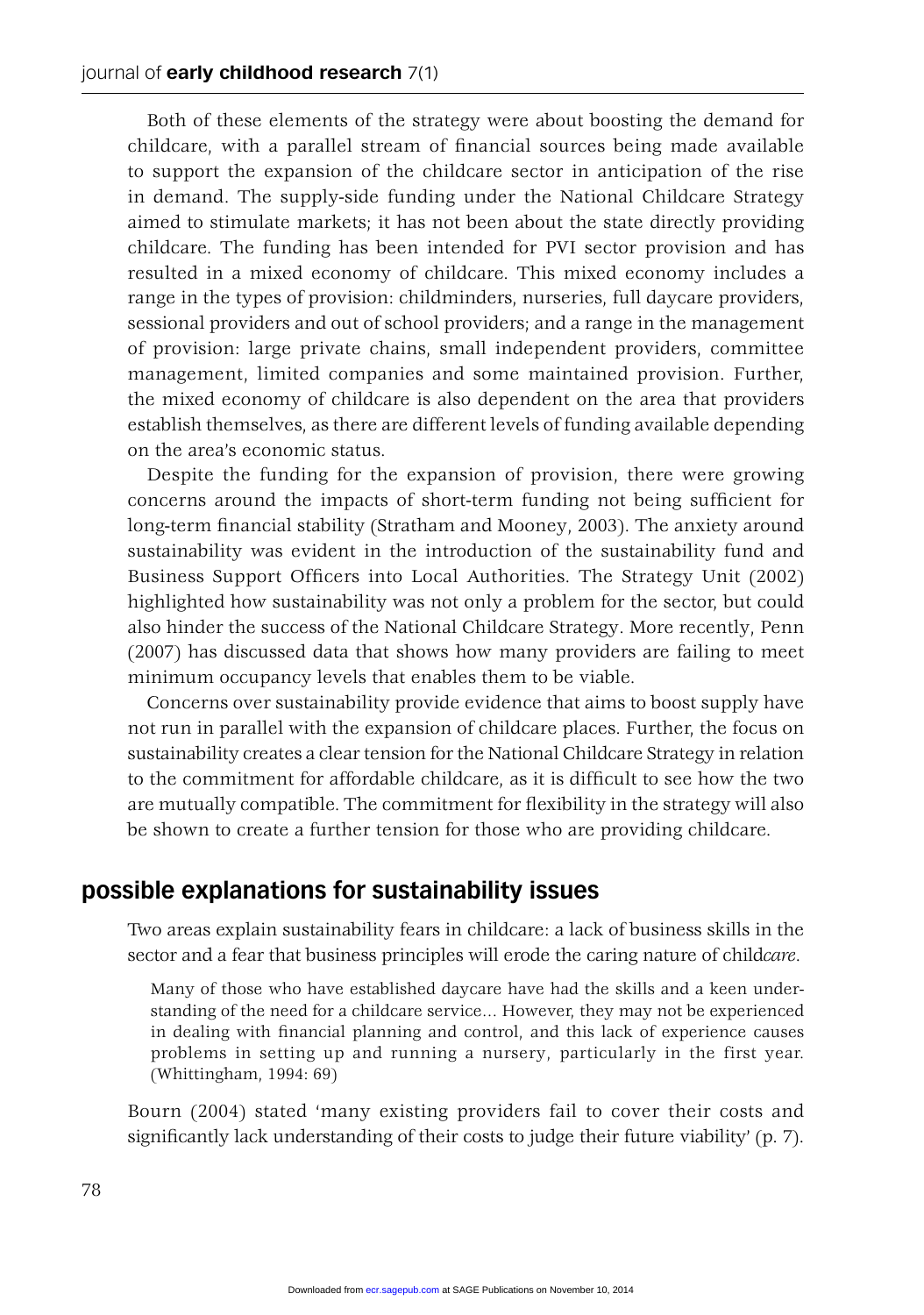Costs that infringe on sustainability include training (Bourn, 2004), set-up costs, such as buying new equipment, wages and rent (Callender, 2000). However, if providers wish to improve their business knowledge, then there is a 'catch 22' situation, whereby they do not have the funds to access business training that in turn could help create the funds to access training.

Yet, Osgood (2004) found a lack of interest in business training due to a fear that business principles could erode care focused ones. In essence, providers did not want to 'commodify' the care of children. Care and business are regarded as incompatible and the adoption of one will be at the expense of the other. This draws on a more humanistic approach towards the delivery of childcare that is influenced by the practices of Reggio in Italy (see Goodfellow, 2005). This humanistic approach is in line with the National Childcare Strategy's aims around child well-being.

However, there is a more economic side to the strategy that not only supports the role that childcare plays in supporting parents into employment, but also focuses on creating a more entrepreneurial childcare provider.

Overall the changes in the funding for childcare provision are asking providers to become more business-like in their approach to service design and delivery. (Harries et al., 2004: 78)

This business-like approach places more of an emphasis on childcare providers to decide how to design and market their services to make them sustainable, requiring commercial and marketing thinking.

Wilkinson (2002) believed the National Childcare Strategy was creating a new breed of more entrepreneurial providers 'inspired by a belief in a social business and a desire to deliver sustainable childcare solutions' (p. 28). Although Wilkinson acknowledges that the sector is still faced with problems (including its links to a more caring ethos), she nonetheless presents an overly optimistic view of these entrepreneurs. For example, she offers a case study of a childminder who offers out-of-hours childcare, filling a gap in provision for those parents working shifts at an airport, but does not acknowledge the implications that this has for the work–life balance of those working in childcare. Other examples merely exemplify the reliance on funding streams, as do her recommendations.

The economic approach to the delivery of childcare is in tension with the more humanistic approach. As discussed, there is a fear that one will be at the expense of the other resulting in an 'either/or' decision for providers in choosing how to deliver their childcare services. It is what Goodfellow (2005), in her exploration of grandparents' views on childcare in Australia, refers to as the 'childcare paradox'. The tension between care and economics is arguably created by the lack of publicly funded childcare and a reliance on the market approach. However, Sweden is increasingly facing the same problem as, despite publicly financed and managed childcare provision, the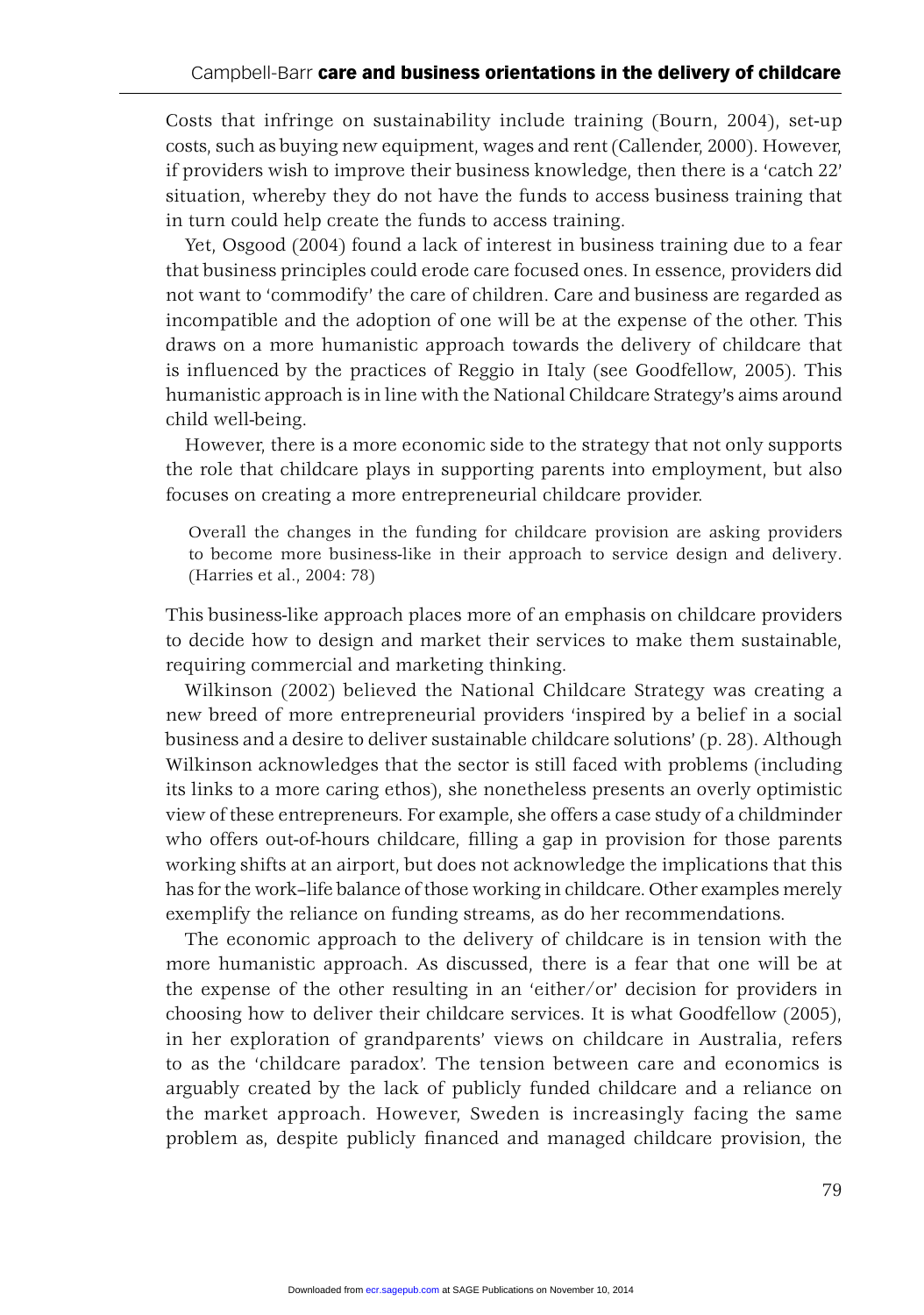sector is progressively expected to be more consumer-orientated (Dahlberg et al., 1999).

Osgood (2004) suggests that there are sector differences whereby private sector providers are more business-orientated. Cleveland et al. (2007) in their study of Canadian childcare distinguish between for-profit and not-for-profit providers, arguing that this determines the practices of providers and can have consequences for the quality of provision. Further, they explore that the level of provision in an area can influence practices. However, both Osgood and Cleveland et al. offer an overly simplistic categorization of providers as there are many other variables that can be taken into account.

There is no evidence to suggest that the care or business approach in delivering childcare will be 'better' either for child outcomes or the sustainability of a setting. Part of the difficulty in combining the two approaches in England is because of policy failures to reconcile the combining of the role of childcare in supporting employment *and* child outcomes (see Ball and Vincent, 2005).

Given the tensions identified in policy and existing literature, this study considers what are the economic tensions in the supply of childcare from the perspective of those in the sector and can they be resolved.

## **methods**

The exploratory study involved interviews with a range of childcare providers in one Local Authority. The providers included: full daycare providers, childminders, out-of-school providers, early excellence centres (now children's centres), preschool providers, those who were part of the Local Authority's quality assurance scheme and those who offered a selection of the above. Thus, the type of provision varied considerably, enabling the study to go beyond others that have focused on one area of provision.

A single Local Authority was selected, in order to reduce geographical difference, including the development of childcare that had occurred prior to and post the National Childcare Strategy, as this has been shown to have an influence (see Dickens et al., 2005). Further, it would help to reduce the differences that occurred in the support that was available in the area from the relevant Local Authority department and any childcare charities operating in the area.

Providers were selected on a geographical basis within the Local Authority. Three wards that were classified as deprived by the Index of Multiple Deprivation were chosen, using an east, mid, west divide. A comparison ward was then selected in the east, mid and west based on a high penetration rate . Penetration rates are the total number of childcare places divided by the child population as calculated by the Local Authority. In addition, a rural ward and the most affluent ward in the Local Authority were selected. All providers in these wards were contacted and invited to participate in a research interview. A second wave of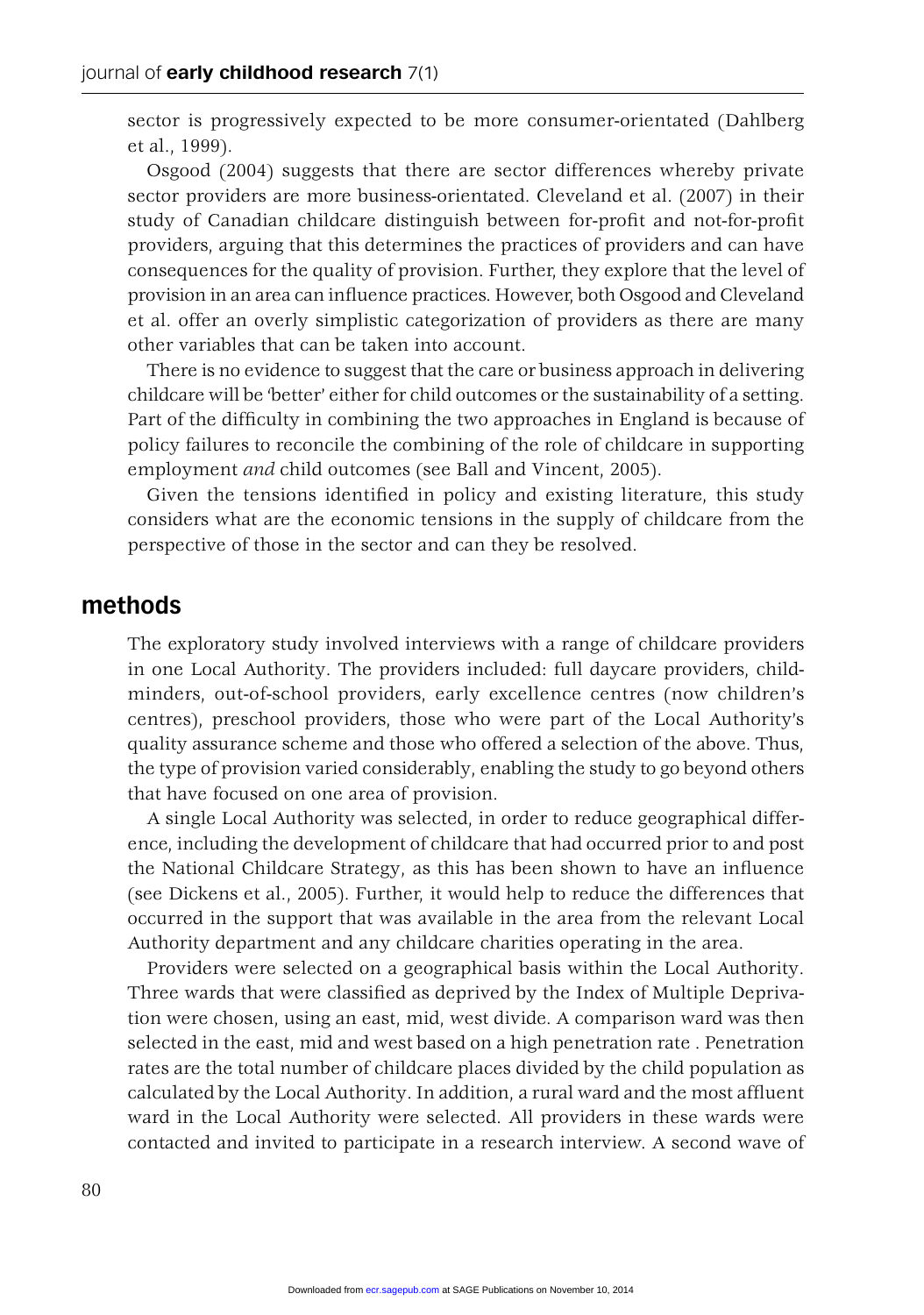interviews included extending the invitation to providers who were within two miles of the selected wards. Exceptions to this sampling were the early excellence centre (now children's centre) and one workplace nursery, both of which were included to ensure a diverse range of providers in the study.

In total, 25 interviews took place with the managers of the childcare facilities (childminders were regarded as managers). All those who took part in interviews were informed of the intended outcomes of the research, their right to decline involvement in the project at any time and to not answer any questions that they did not feel comfortable with. Permission to record the interviews was obtained, with participants being given the option to have the recording stopped at any point. Respondents were also informed that the data would be anonymous, with only the economic status of the area in which they were in and the type of provision being detailed. Interviews lasted around an hour and were transcribed verbatim.

Interviews were coded by hand. This involved a two-stage process: first, coding 'broad' themes as identifiable in the interview topic guide, such as the history of their provision, staffing, quality, business operations, registration and issues relating to parents. The second stage looked in more detail at the themes and, in particular, considered those themes associated with operating a business as were identified by the participants. For example, staffing was broken down to consider access to training, funding training, managing work–life balance and wages, whilst business operations was broken down to look at setting fees (with some overlap with the issues relating to parents), collecting fees, administration, financial difficulties and coping strategies. The second stage also paid greater attention to looking at how managers chose to spend their own time within the setting (i.e. in the office or with the children). It was at the second stage that the typology of providers emerged.

After the classification of providers, additional data on the providers were collected and considered using both SPSS and Excel. Such data included Office for Standards in Education (Ofsted) reports and grading and Children's Information Service data.

The article explores some of the areas of business operations raised by the childcare providers before going on to explore the different orientations towards providing childcare.

## **staffing**

Staffing was raised by all providers that employed staff. The issues raised included finding adequate staff to recruit (with issues of age and gender being explored), training, work–life balance, retention and wages. Of these, training, work–life balance and wages will be considered as they had the greatest implication for economic business operations.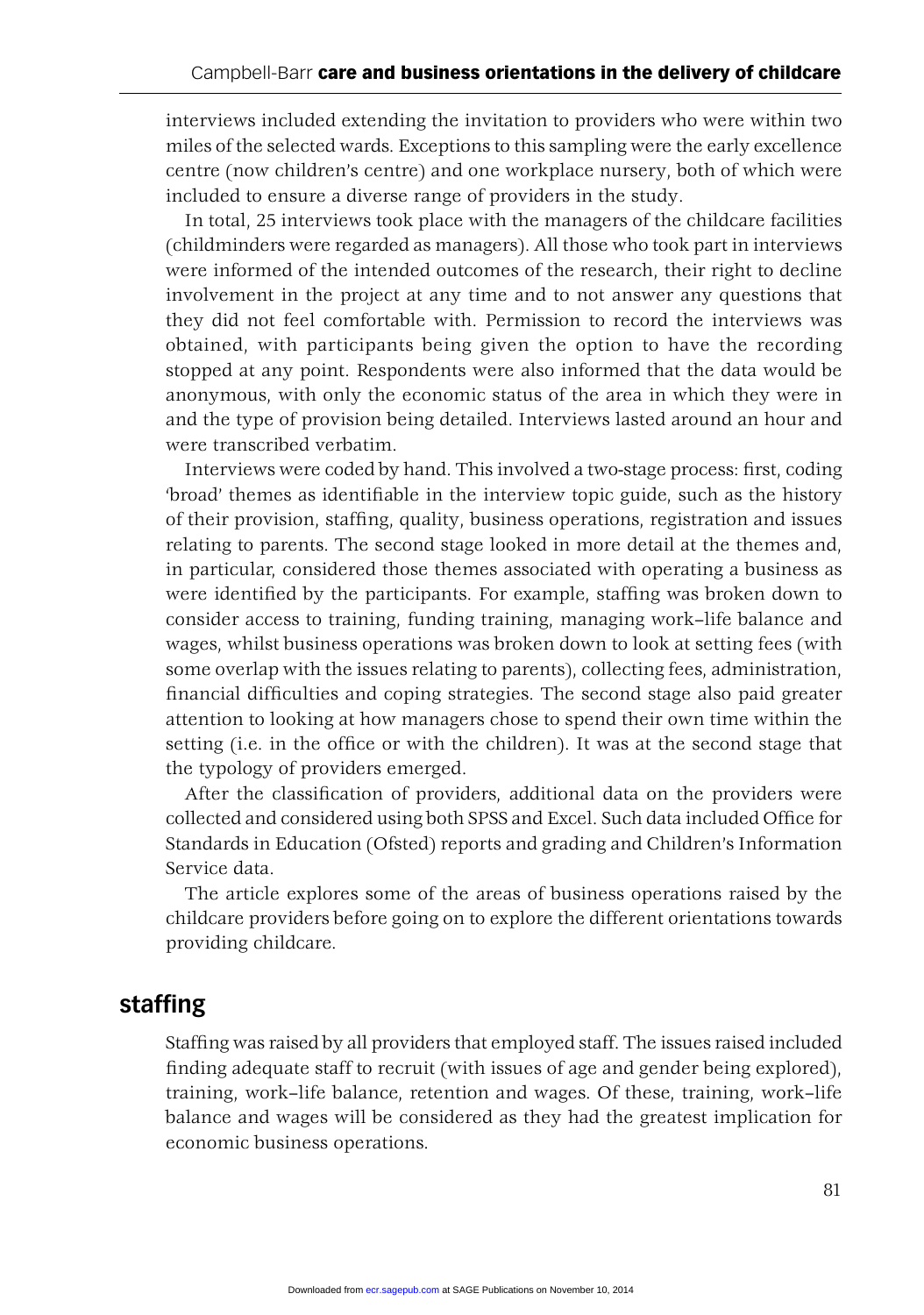#### **training staff**

The cost of training was a significant financial consideration for many of the providers. Training was not seen as a threat to sustainability (as suggested by Bourn, 2004), rather the cost of training had to be carefully considered. All providers were committed to sending staff on training that they thought could contribute to the provision of childcare. However, difficulties in paying for training left many managers feeling concerned that both the setting and staff were missing out on opportunities. Some providers commented on having to select the course that they thought most worthy and then adopted a system whereby one member of staff would attend the training and then cascade the information to other staff. None of the providers discussed business training.

There was evidence that settings became more risk averse in respect of who they employed so that they could avoid having to pay too much on training new staff.

I mean now you find that there are a lot of people coming in and they are under qualified and they want you to pay for them to do their training. Which is ok, that's fine, but you can obviously only have so many people. (Full daycare, high penetration rate area)

Only one provider talked about making a conscious effort to try and make a profit so that there was money available for staff to go on training. Although there is funding available to support training, the views of the providers reflected that it was a cost they often felt they had to meet on their own. Reasons for this included not being aware that there was funding available and not being able to access funds.

#### **work–life balance**

Another staffing issue was work–life balance. Group settings found that they often had to ask staff to work extra, unpaid hours in order to meet all their needs, something that was also reported by Rolfe (2005). For example, one sessional provider discussed how they had morning and afternoon sessions and that many staff would stay at work for the hours between the sessions in order to do paperwork, prepare for the next session, etc. Yet, as no children were present, these were unpaid hours. The manager was conscious of and felt guilty about this and knew the only way to address the problem was by having one continuous provision, yet she could only do this if she knew there was a demand for such a service. This reflects the wider implications of sustainability on the working lives of those in the profession and the careful negotiations providers made in deciding the hours during which they provided childcare. Childminders were another group of providers who could identify that they often worked unpaid hours in order to complete their paperwork. Childminders who made a conscious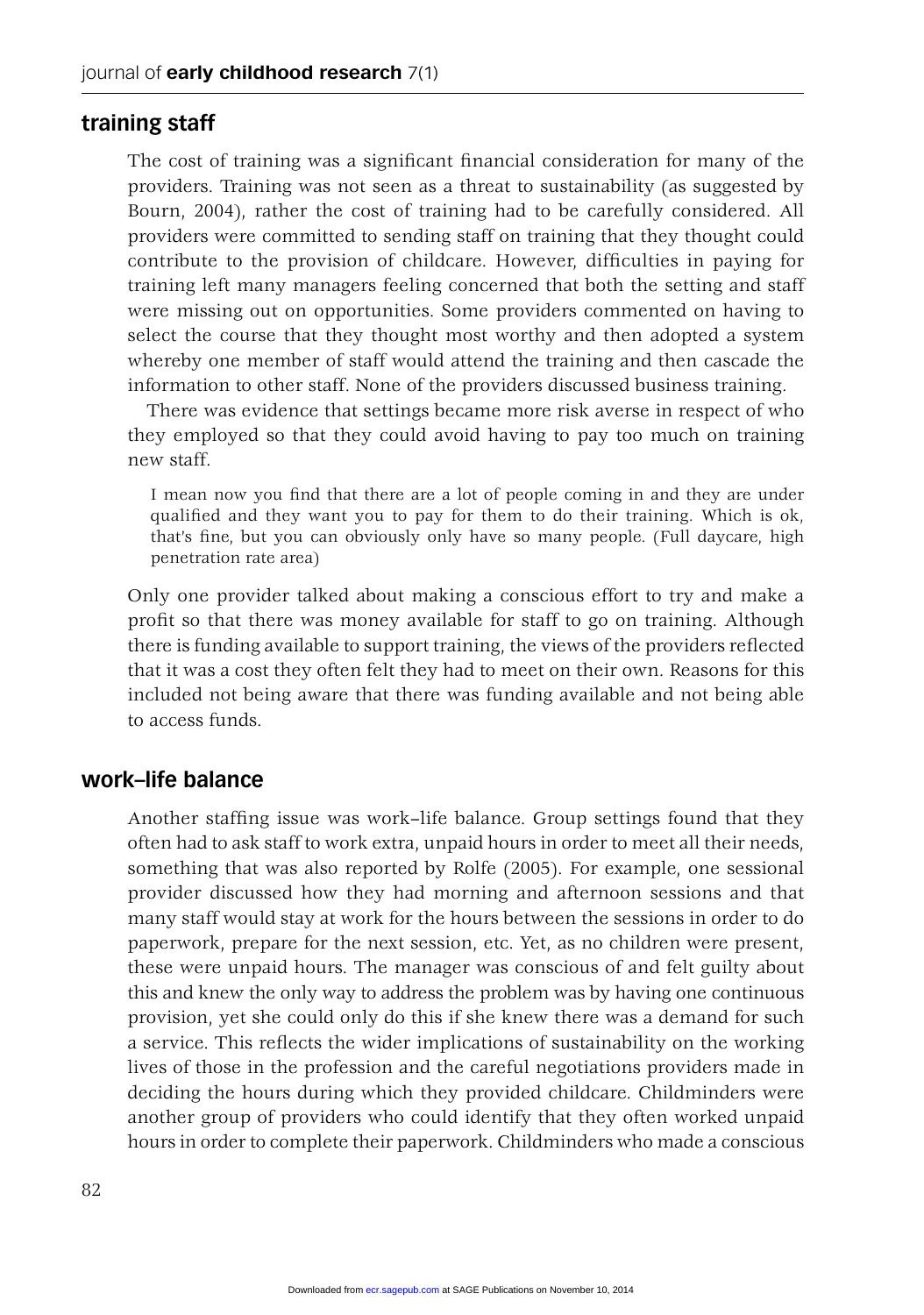decision not to work five days a week found they used their days off to do paperwork and to prepare for the following day's care.

#### **wages**

Concern over low wages in the sector has been long standing (for example, see Callender, 2000) and was something that the providers also identified, but felt could only be resolved by subsidies from the government or by putting up their fees. The concern with raising fees was that it could result in a loss of business, as parents would not be able to afford to use childcare. Many providers felt that parents did not appreciate the difficulties of managing the economic operations of childcare. It also indicates another balancing act that providers have to adopt.

## **fi nances**

### **fi nancial administration**

The issue of paperwork has already been raised in relation to work–life balance, but it was evident that managers of settings adopted different approaches for completing paperwork and other administration-related tasks, such as Ofsted requirements and the accounts. Some chose to delegate tasks, still others had an inherited system of delegation, some had particular systems imposed on them and others made an active decision to focus more or less on the paperwork as a result of personal choice.

One setting chose to delegate the financial aspects of the setting to one particular member of staff. The rationale behind this was to ensure that one person was not burdened with all operational responsibilities. The financial manager discussed the difficulties faced in generating sufficient income, whilst also commenting that she was not a financial person.

Another setting had an inherited system of delegation, whereby it had a business manager who did not get involved in the day-to-day running of the setting. The advantage of this approach for those involved in the day-to-day operations of the setting was that it enabled them to develop a relationship with the parents that focused solely on the care aspect, thus preventing them from getting caught up in chasing late fees, etc. Many providers commented on the difficulties faced in developing a relationship that dealt with the financial operations and the social relationships with the parents and children. The example of these providers offers evidence of how some providers compartmentalize the different aspects of their childcare provision so that, for them, it did not create a conflict. Other settings chose to 'buy-in' accounting services as and when they were needed, allowing for a similar compartmentalization.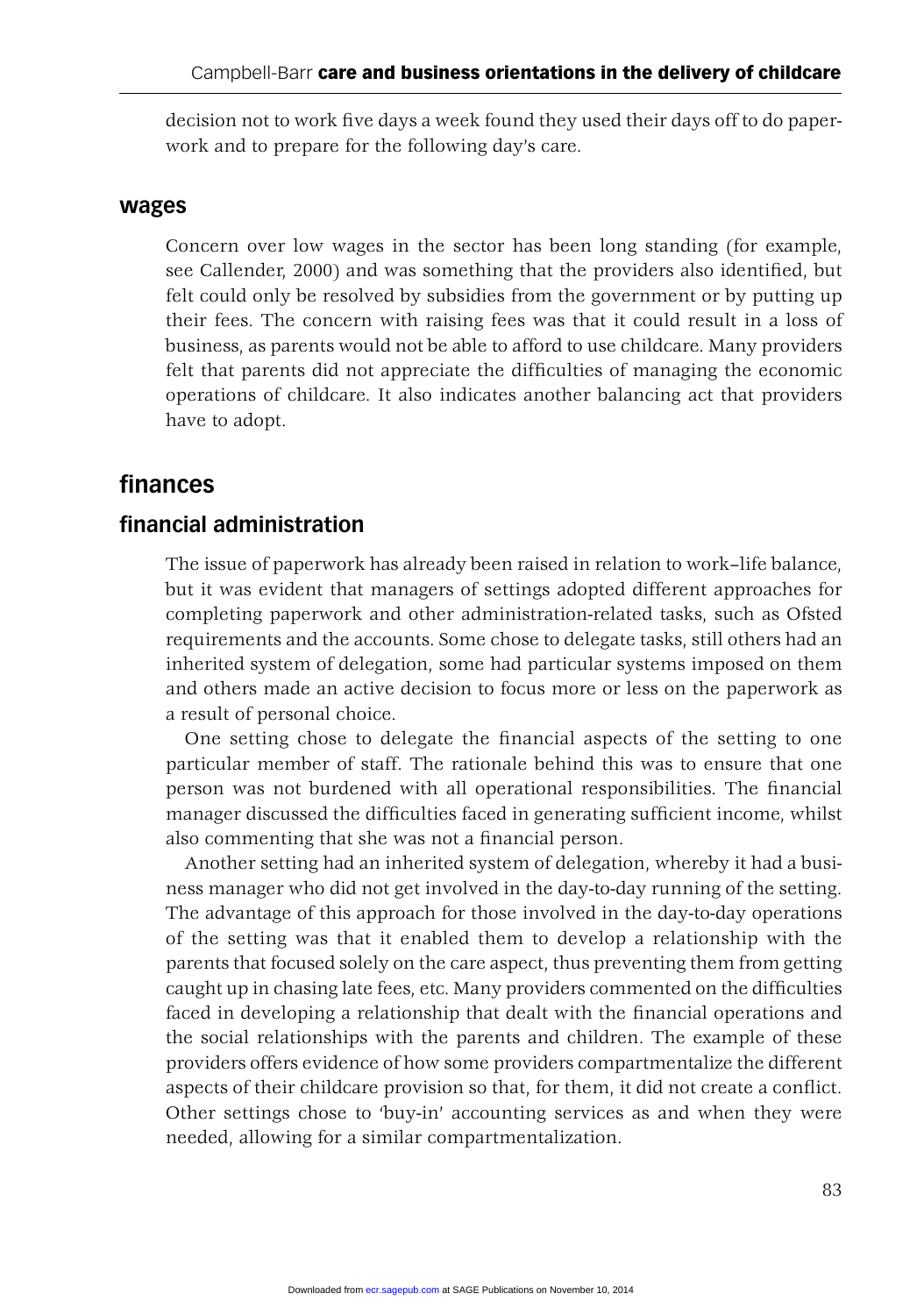Three settings had external funders that led to the managers spending more time on and discussing an emphasis on the business operations. One of these providers had more specific circumstances: a workplace childcare setting. Places were subsidized on a sliding scale according to wages of employees and the setting had a budget set for each year. However, the setting still had accounts to manage and balance and the manager saw this as her priority. She, therefore, chose to concentrate her efforts in this area in order to ensure the childcare setting remained sustainable and so that it could continue to support working parents.

The other two settings that had external funding sources also had to prove their financial viability. Although both felt that their funders were supportive and were reportedly willing to accept some level of loss, the providers felt more constrained towards running a business rather than being able to spend all their time focused on caring for the children.

Obviously it is a business at the end of the day, but they [the funders] are fairly flexible and have been fairly understanding about that, ... we're left pretty much alone and I know head office say I can get back-up if I need it, but at the moment everything's going fine. It's just when budgets come in and then it's a bit more ... [laughs] finding out where the money is, but it's not too bad really. (Full-daycare, high penetration rate area)

All three providers acknowledged a degree of pressure as a result of funders and ensuring the setting remained operational. The fact that two acknowledged having experienced some level of loss shows that even the desire to be financially motivated does not ensure success.

Amongst all those interviewed, providers can be split between those who made an active decision to focus on the business side of their operations to enable other staff to be distanced from this and those who did not want to spend their time on business matters. The former chose to spend time on paperwork and accounts instead of choosing to be actively involved in the day-to-day care of the setting.

A small number of providers tried to combine a focus on business and care with one childminder presenting an example of a coping strategy that she adopted in order to combine these two roles.

I have a diary for each child with an envelope in the back and I just put the bill in on a Friday and it comes back with a cheque in it for Monday. (Childminder, high penetration rate area – the provider then went on to discuss how it saved the 'embarrassment' of having to ask for fees)

A childminder does not have the option to delegate to other members of staff, thus, the above offers an example of how they compartmentalized the different aspects of childcare provision in other ways. What this demonstrates is that the compartmentalization of roles can be more explicit for some providers than others.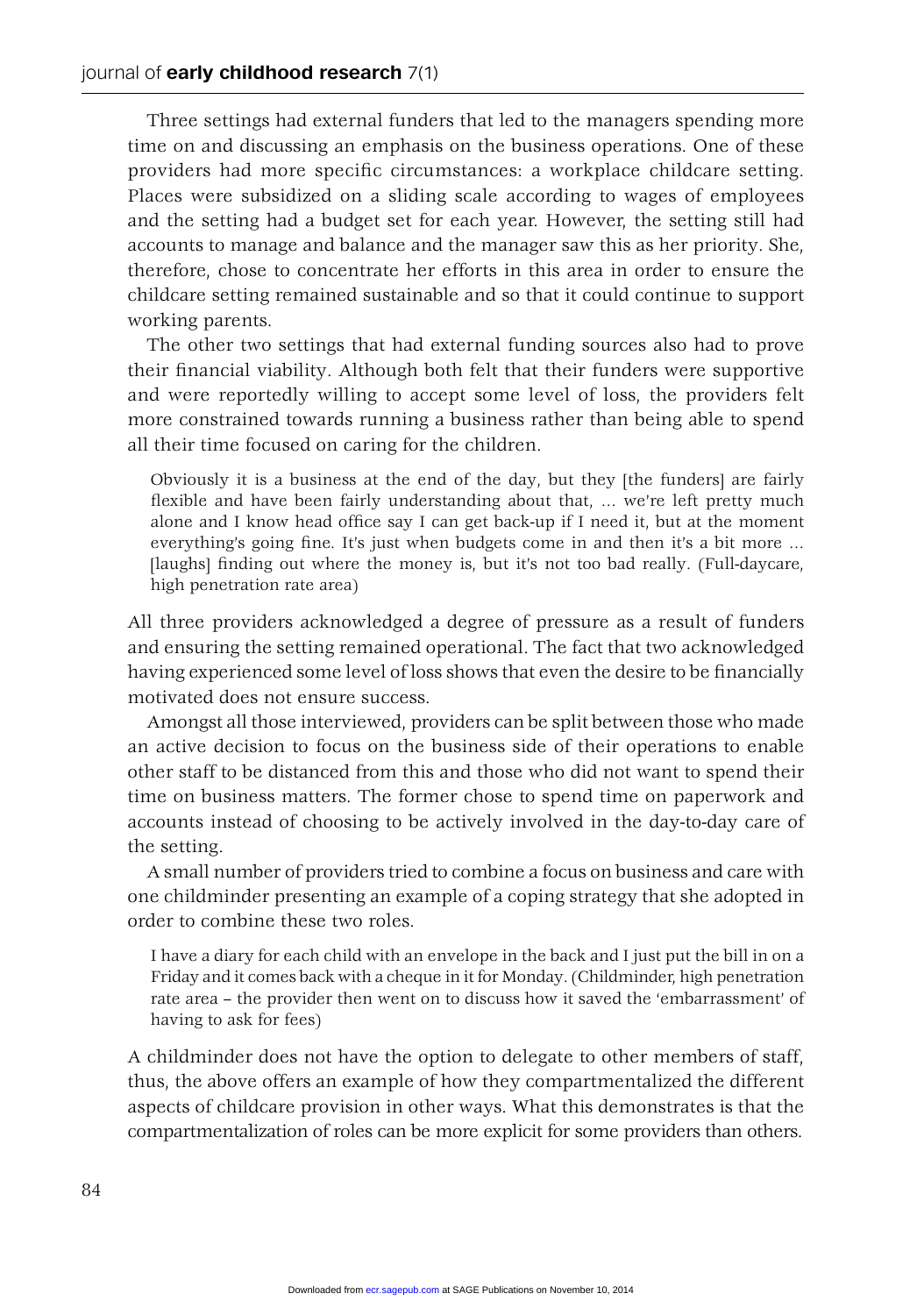## **setting fees and competition**

Providers had a number of ways of setting their fees, reflecting that they could be determined by the perceived affluence of the area they were in, what other providers were charging and their own outgoings. Providers adopted different approaches to the collection of fees: collecting at the beginning of a term, month or week or at the end of a week. Within this was also a mix of views as to whether to have policies on charging for late fees, with a number of providers adopting a penalty system in order to ensure that their fees were paid on time.

All providers were conscious that they were operating a business, even if they chose to emphasize the business operations in different ways. Evidence of knowing they were operating a business was that all identified with the idea of competition. A number of providers were looking at raising their fees and would question the best approach for this (e.g. one increase or gradual increase over time). However, a larger concern was ensuring competitive rates.

I mean, I think what's difficult is that you don't know whether other people do these things [referring to putting up fees]. (Preschool provider, high penetration rate area)

Setting competitive rates had problems in itself as fees should be set in accordance with a business plan, suggesting that providers were not competent in forward economic planning as identified by Bourn (2004). This is possibly explained by the added anxiety over the suspicion that providers had of each other acting as an inhibitor to economic planning. The suspicion is recognition of competition and, therefore, the idea that they were competing as a business, suggested some economic thinking.

Providers had little concern about the sustainability of others as they saw them as a source of competition. Although they did not like to see childcare settings close, as they feared that it could have been them, they did not mind taking children from other settings, as it increased their chances of being sustainable.

However, part of the fear of competition indicated inflexibility on the part of providers to consider being dynamic in the way in which they offered childcare. For example, in one of the areas being studied, a maintained nursery (a Local Authority run, early years education provision) was due to open and a number of the providers expressed concern that there was not enough demand in the area to warrant the opening of a new setting. None of the existing settings identified that the service that was going to be on offer from the maintained nursery (two and a half hours a day, term time only for each child that chose to go there) was a limited service, with the potential for the existing settings to provide a flexible, wraparound service.

Further, inflexibility was identified in the way in which many settings set their fees so that a parent would have to pay for a whole morning or whole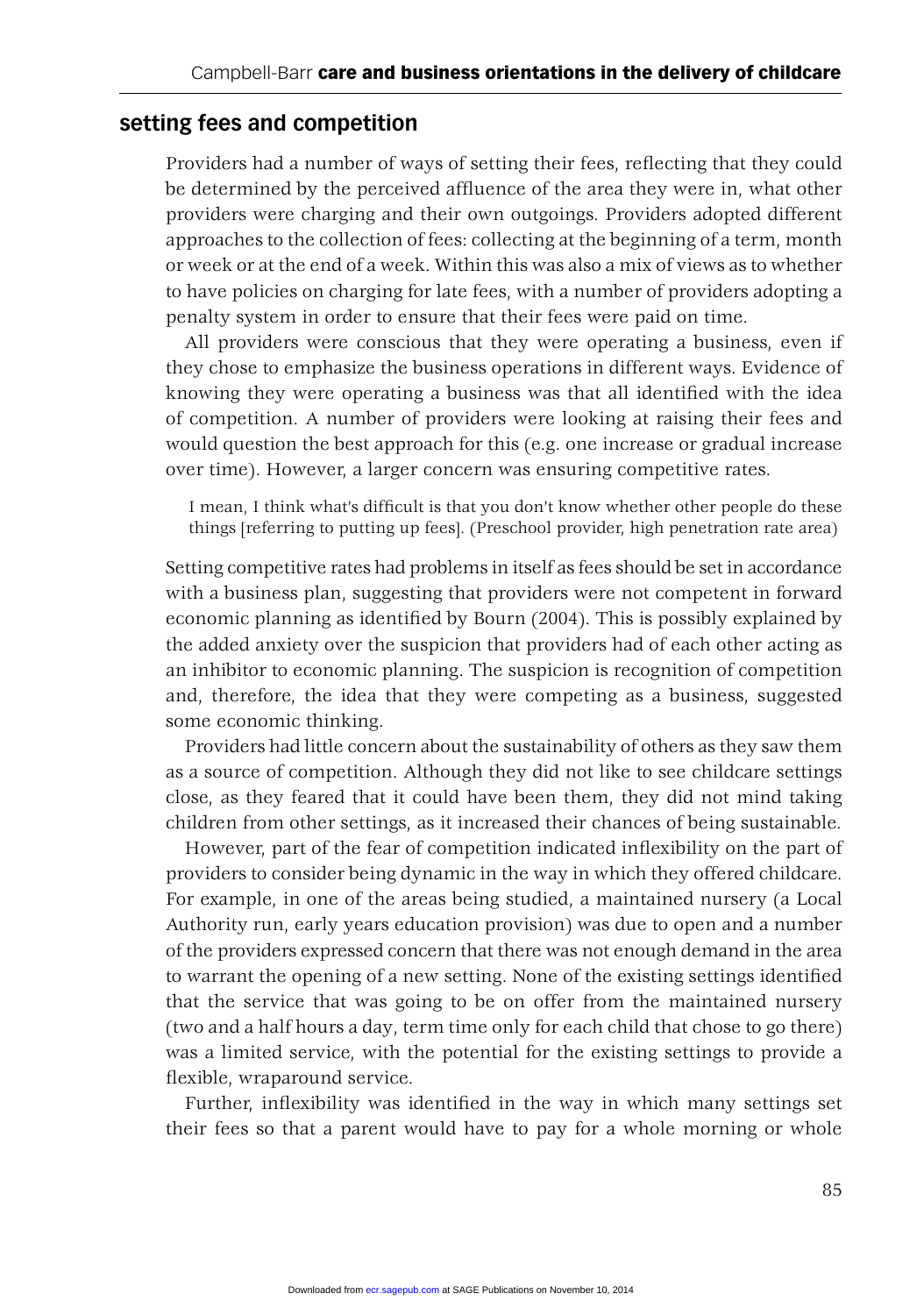afternoon of care even if they were not using all of the hours of childcare on offer. For the providers, this was about ensuring they covered their costs. However, at least one provider identified that she thought they lost business due to this inflexibility, but she was reluctant to change her fees, possibly due to the influence of an external funder. Exceptions to this inflexibility were childminders, but as was identified earlier, they could work unpaid hours, highlighting the tension that is present for providers in setting and charging fees.

Another issue in adopting a more flexible approach was that it could make the collection of fees more difficult, as providers may not know what to charge parents for the period ahead. If providers are not able to adopt a flexible approach it has implications for policy commitments around flexible childcare.

#### **provider typology**

From analysing the providers' approaches to different aspects of their business, a typology was created and each provider was placed in relation to a primary orientation towards: care, business or combination. The emphasis on the primary orientation is important as the typologies can be viewed as having a degree of overlap, as well as being dynamic and subject to change with time.

#### **care**

Care providers were those providers who emphasized the *care* element of childcare, echoing the humanistic approach discussed earlier. This is not to say that other providers did not, but rather these providers emphasized this element of childcare over and above others. Identifiable attributes of these providers include that they entered and still worked in childcare to look after children and did not believe that childcare was a sector where large profits could be made. They would accept late fee payments and believed their time should be with the children and not in the office.

The welfare of the child was central to the 'care' providers and prioritized over the business side of being a childcare provider and they were clear that working in childcare was about *care* rather than making money.

I think nurseries get all caught up with the money. They need to remember that they are here for the children. (Full daycare, serves a deprived area)

Providers would see providing childcare as an extension of a caring role that they were already performing for their own children. The problem was that this raised a question as to whether childcare providers were going into childcare for personal convenience or for philanthropic reasons and the impact that this had on the sustainability of the setting.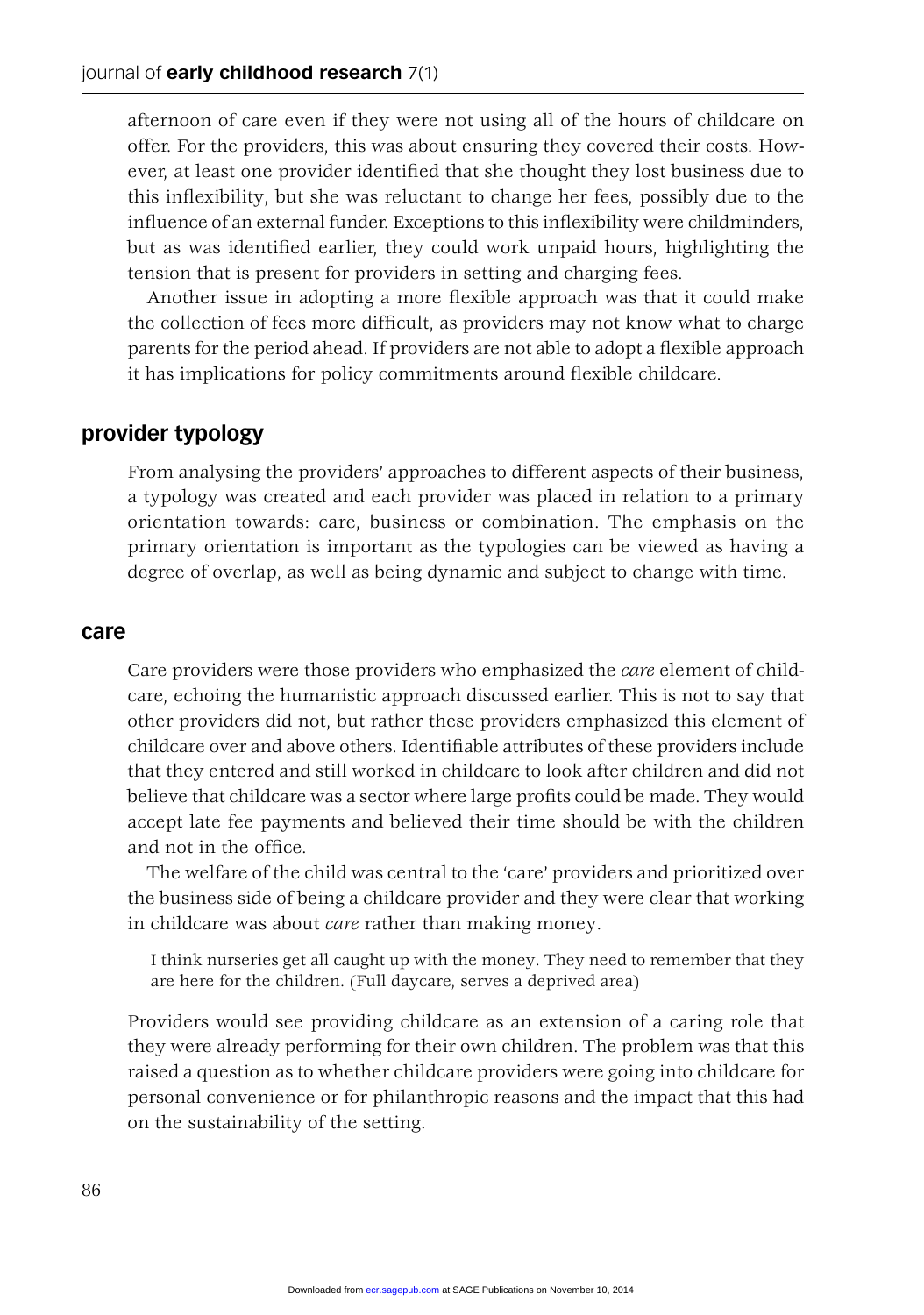The care approach to the delivery of childcare meant that many of these providers were more likely not to have business plans, to comment they struggled with business planning or to say they had faced financial difficulties in recent years. This relates to Whittingham's (1994) view, discussed earlier, but it was not just those in the early stages of making provision that were facing these problems. An emphasis on a care approach appeared to make difficulties around finances more likely, although a larger scale project would be needed to confirm this. Other attributes with this group of providers meant that they were also more likely to struggle to find finances for training and were more likely to fear competition. Some care providers were able to adopt a care approach by having an external individual responsible for the business aspects of the setting. That reduced the potential for financial difficulties.

#### **business**

Childcare as a business is the concept of a service (the care of a child) being provided for a monetary transaction that allows the provider of the service to make a profit.<sup>1</sup> All providers who charged for childcare fitted into this category but amongst those interviewed there was a group that was distinct, as they were determined to achieve a surplus and to operate a good business. Business providers were characterized by managers who chose to spend more time on paperwork and delegating the care role to other staff (either by choice or as a result of external constraints), they had tough policies on late fees and had a concern with profit margins. However, this was not to say that they found the business side easy, rather they chose to become more assertive about it.

It is a business and you have to make money, but I don't like having to get money off people. That's the hardest bit of it. The paperwork I'm quite 'into' and the other bits of money I don't mind about but if someone doesn't pay me, I would be quite strict. (New childminder, deprived area)

The approach adopted by business providers could also be identified in their drive to make a profit in order to have money to invest in the setting.

I mean, we do reinvest a lot of money making sure it works, rather than taking all the money out. (Full daycare provider, high penetration rate area)

The reinvestment in the setting could also mean investing in training. These providers were less likely to comment on struggles to meet training costs.

Interestingly, this group did not have the same fear of competition as the so-called care providers, possibly as a result of greater confidence in business planning. They were also less likely to comment on difficulties in recruiting staff as they felt they offered slightly higher wages than other local settings that helped aid the recruitment process.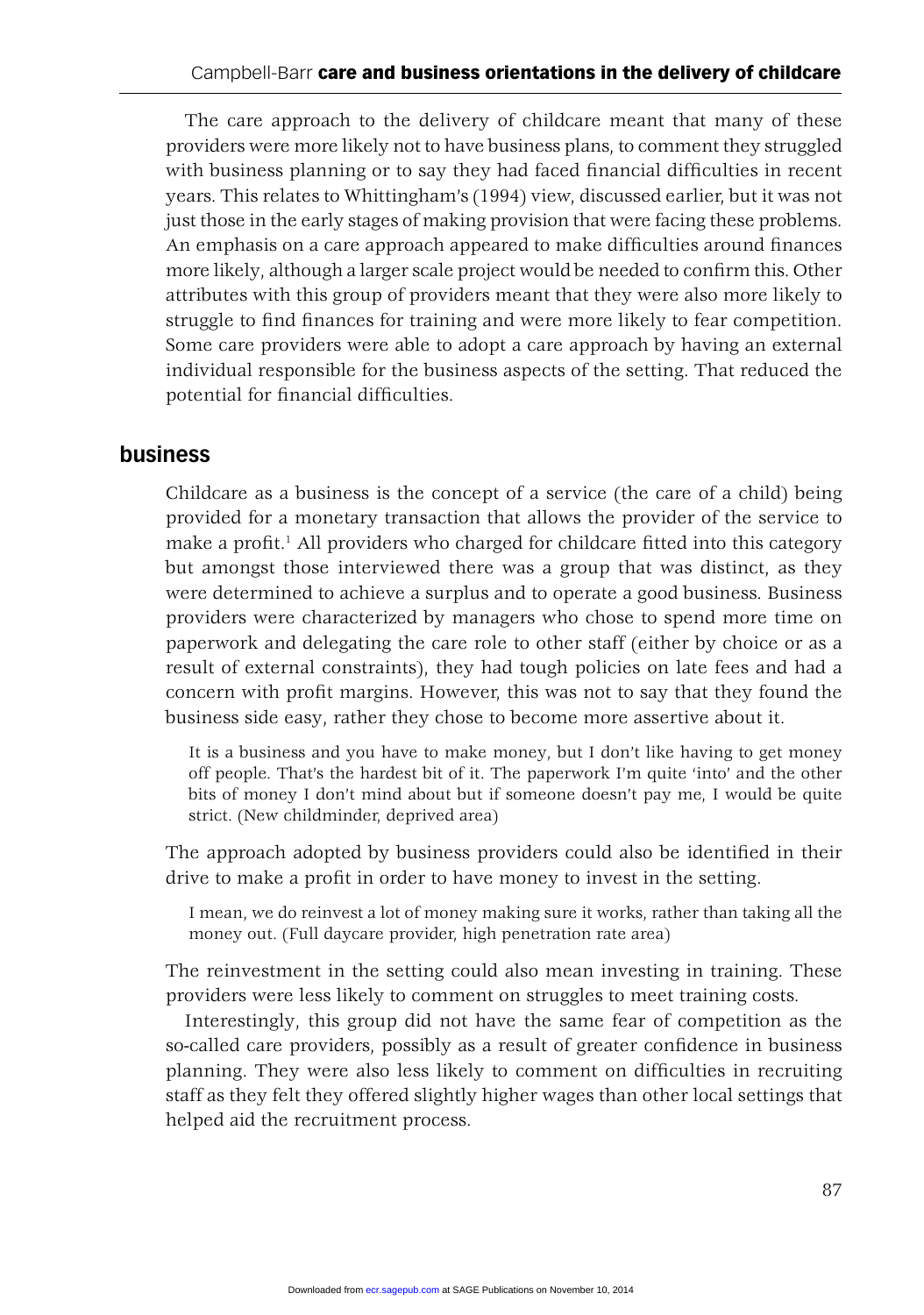#### **combination**

Combination providers were those providers who reported that they chose to try and combine the care and business approaches identified above. These providers had often evolved from being care providers. Those providers who had progressed with time entered childcare with a caring ethos, choosing to enter it in order to care for their own children. In identifying others' childcare needs, they progressed into identifying a business opportunity.

As you can see, it's run from my own home ... Initially, I started doing this as it fitted in so well with my own children who were so very young and they've now all grown up and have gone off and I'm still doing it. (Preschool, high penetration rate area. Started as a childminder and grew to a pre-school with 20 places)

Sometimes the change in their approach was as a result of a bad experience in the past.

Well I always make sure I get paid a month in advance, as I used to get paid at the end of the month and they were like 'oh, bye' or they would be like 'oh sorry we can't afford to pay you this month', then the next and the one after and it mounts up to three months … I mean, I ended up losing money. (Childminder, high penetration rate area)

These providers discussed that, if they wanted to stay in childcare, they needed to operate a good business to enable them to compete with other providers. This view had become more prevalent with the recent expansion of childcare. This meant that for the combination providers who had progressed into this group from the care group, it was often a reluctant decision. However, the appreciation that they needed to make money, and sometimes even be tough with parents, meant they had moved into the combination group. In doing so, these providers were learning and developing ways to be more confident around their financial administration, such as the childminder with her diary approach to collecting fees.

Due to a commitment to being involved in the care of the child, it meant that many of these providers found they worked extra, unpaid hours in order to do the paperwork and accounts.

Then think of all the extra paperwork, which you can't do whilst you are working, that would take your £3 an hour down. (Network Childminder, Combination Provider)

## **comparing the types of provider**

Table 1 presents a summary of some of the characteristics of the provider types, identified via the quantitative data held on the providers. However, Table 1 does not take into account factors such as the comment made by the childminder above.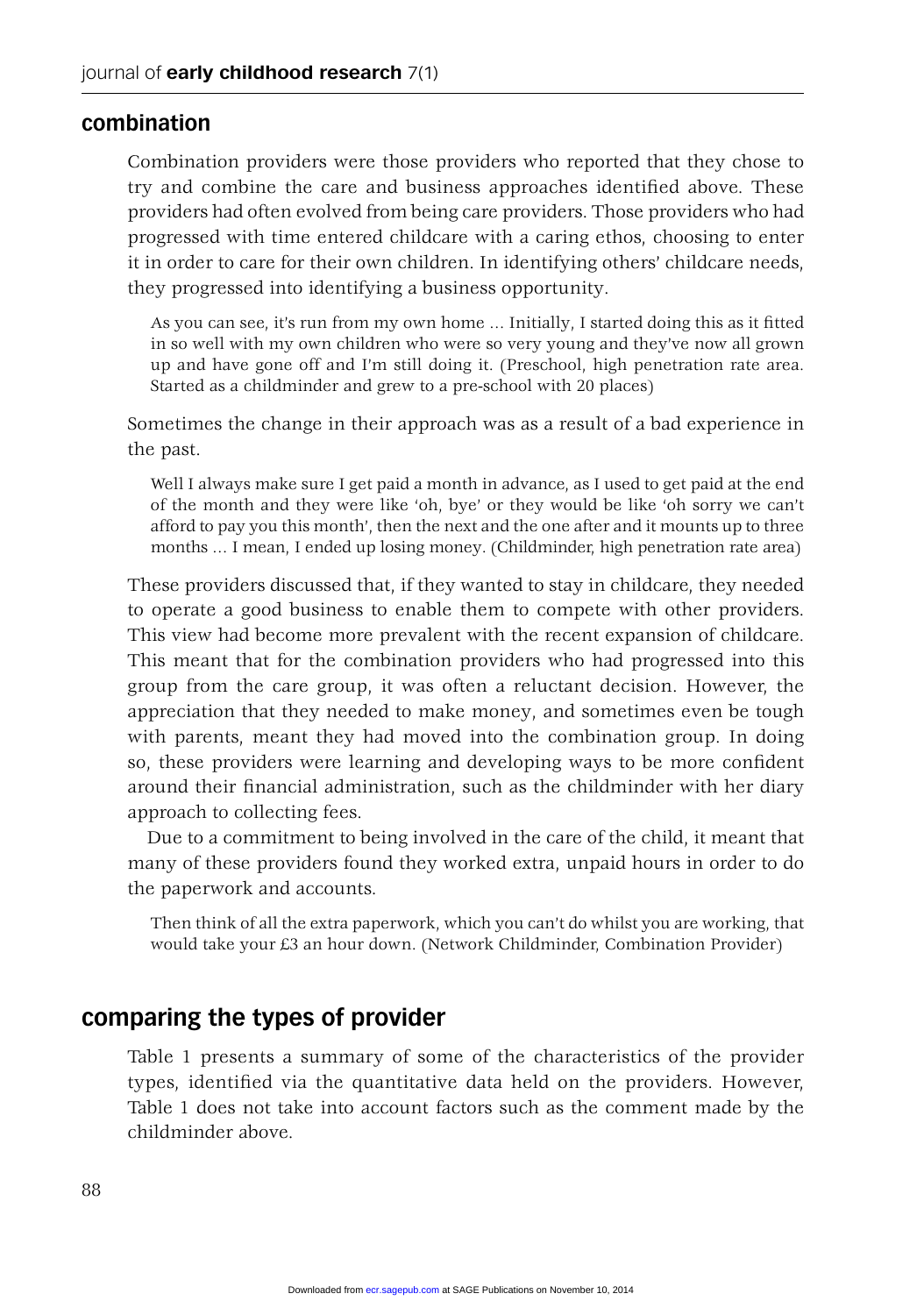|                              | Number in<br>sample | Average years<br>operating | Average cost<br>per hour | Average<br>places | Number of<br>providers in<br>relation to<br>deprivation <sup>a</sup> |
|------------------------------|---------------------|----------------------------|--------------------------|-------------------|----------------------------------------------------------------------|
| Care providers               | 11                  | 13 years<br>2 months       | £2.14                    | 30                | Non = $6$<br>$20% = 3$<br>Pocket $= 2$                               |
| <b>Business</b><br>providers | 8                   | 6 years<br>4 months        | £2.76                    | 53                | Non $= 2$<br>$20% = 4$<br>Pocket $= 2$                               |
| Combination<br>providers     | 6                   | 12 years<br>8 months       | £2.36                    | 8                 | Non $=$ 4<br>Pocket $= 2$<br>$20% = none$                            |

#### **table 1** characteristics of orientations

 $a$  non = non-deprived; 20% = top 20% most deprived wards; pocket = a pocket of deprivation that was defined by the local authority where the study took place.

The table shows that business providers are more likely to be 'newer', in that they have been operating for fewer years. This could be evidence of the impact of the supply side funding under the National Childcare Strategy on emphasizing a more business-like approach as suggested by Harries et al. (2004), but as this article only presents an exploratory study, more investigation would be needed. What is perhaps of more interest is that those providers who have taken a self-confessed less business-like approach to the provision of childcare have still remained sustainable. Speculation on the reasons for this, such as the quality of the settings, could be relevant, but would again need further exploration. Although, arguably, there is no need to be concerned about the lack of an identifi able business orientation if settings have operated for such a long time, the future viability of these settings is not known. However, anticipated further growth and falling birth rates suggest that sustainability could become more of an issue. The study and past literature also suggest that there is a higher proportion of these providers, thus sustainability issues could become more prevalent in the future.

One must also consider that different geographical areas may call for different approaches to childcare operations. Cleveland et al. (2007) suggest that the level of provision in an area will impact on the way in which a setting operates due to rates of competition, ultimately having consequences for the quality of the setting. Competition was certainly an issue (although it was not explored in relation to consequences for quality) with care providers fearing it the most, but the economic status of an area also interplayed with approaches to the delivery of childcare. Those in non-deprived areas had more of a care ethos, but were also situated in areas where there was less of a threat to their economic sustainability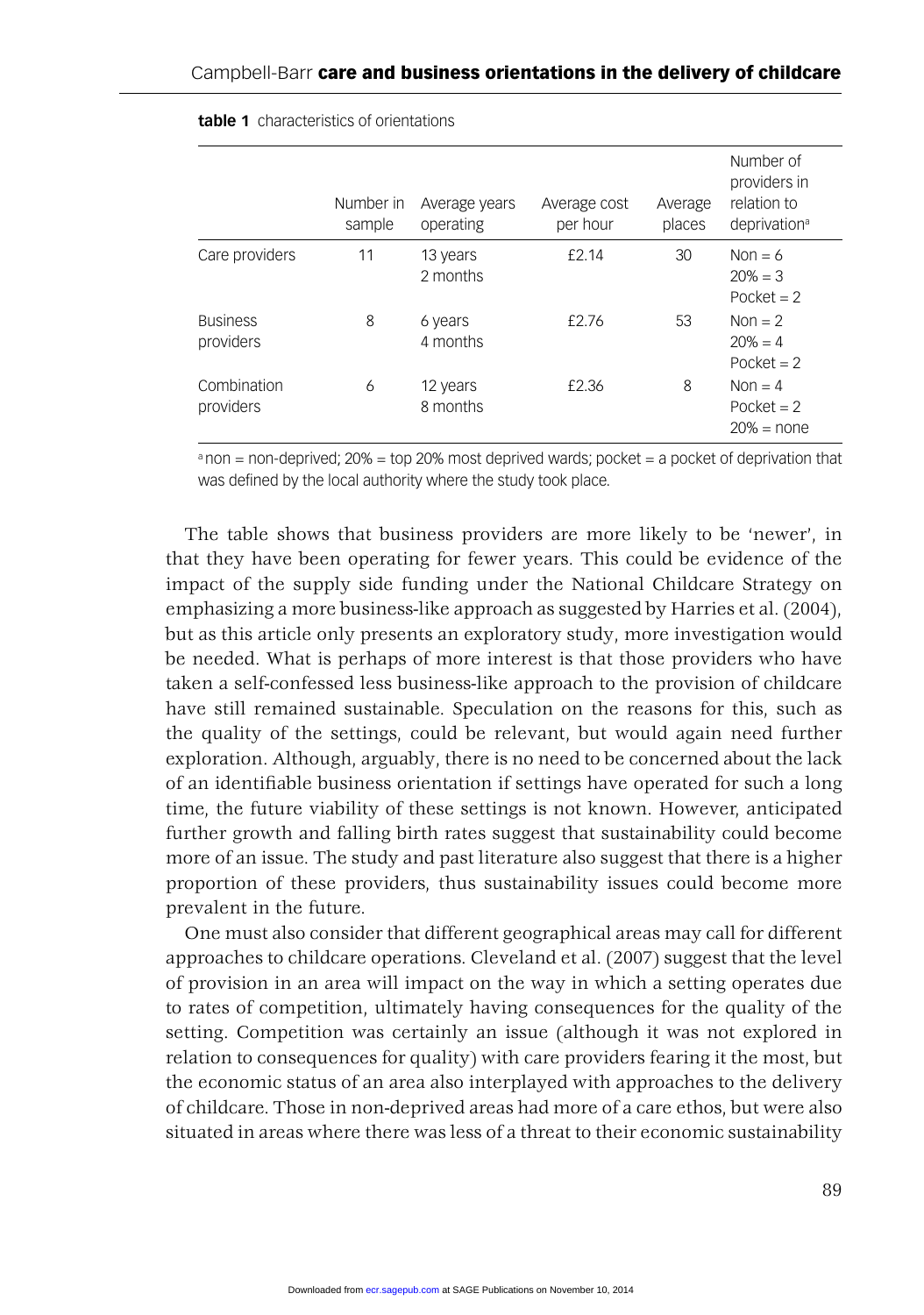and they were, therefore, in a privileged position that allows them to be more care orientated. Business providers thus adopt such an approach under 'tougher' circumstances. However, for business providers, their dominance in deprived areas may be the result of deliberate targeting of these areas and the argument that the National Childcare Strategy focused on a more economic approach to delivering childcare. Equally, the comparative longevity of care providers could reflect that they have been led by market forces and are, therefore, operating in more affluent areas that have a higher demand for childcare, thus enabling them to adopt a care approach.

Each approach has strengths and weaknesses for parents, children, funders (if applicable) and providers. For care providers, the strengths for parents, children and providers are that they fulfi l care principles that are associated with child*care*. Yet, weaknesses are that they can be seen to be more volatile in an expanding childcare market, which could have consequences for the continuity of care should settings close. There is the potential for this approach to be identified as a weak one by funders. However, as funders created a pressure to adopt a more business-orientated approach, they were not evident in relation to this group. The business approach, in contrast, is a more favourable one for funders, as it has a greater emphasis on making a profit. For parents, children and providers, it is also more sustainable and, therefore, will help with the continuity of care. Yet, its weakness is that it can be seen to be in opposition to understandings of care. The combination approach is thus a compromise between the two former approaches adopting the strengths of both. However, a weakness is that of work–life balance.

### **discussion**

First, it must be acknowledged that findings are related to views being expressed rather than practices observed. That said, in considering economic tensions in the provision of childcare, it is possible to discern common and differing themes between the types of provider identified. Within both policy and the literature, there was a tension between the humanistic and economic approaches to childcare that was also identified amongst the participants of this study. This tension was more prominent for care providers who were resisting attempts by the National Childcare Strategy to shift the boundaries of childcare provision towards a more economic-centred approach. For the so-called care providers, the economic focus was more difficult to incorporate into their understanding of childcare, because, as found by Osgood (2004) and others discussed earlier have found, there was the view expressed that this would have negative implications for their caring role. For many of the providers, there was a blurred line between the provision of care as a service and the role of caring, as seen in the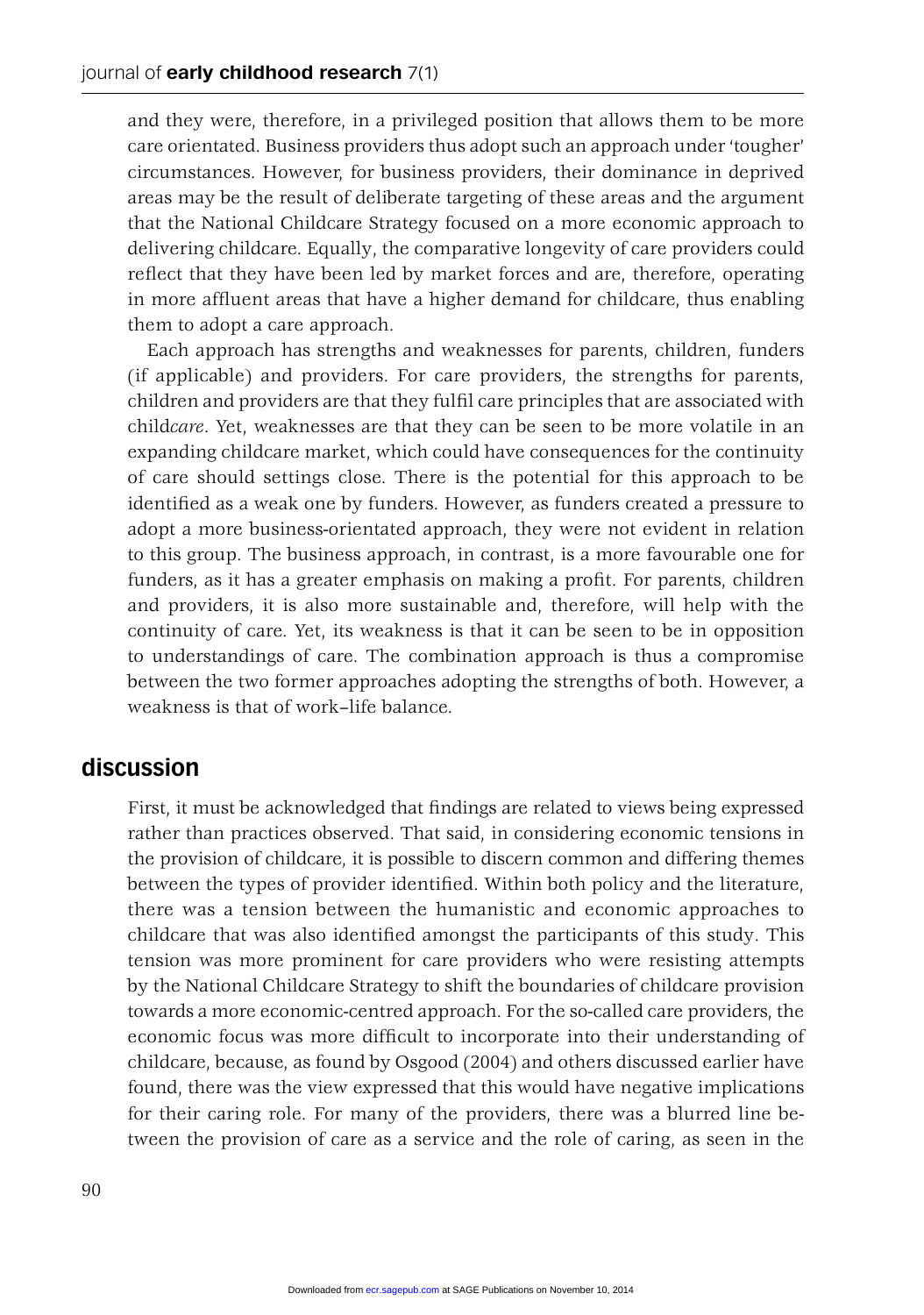'care' providers, and this created a number of tensions in relation to the care/ business dichotomy, whereby care and business are not seen as compatible. In essence, providers can be seen as not wanting to make a commodity of their own caring role.

'Business' providers, however, appeared to find it easier to incorporate a more humanistic approach within their practice. Nevertheless, the apparent ease by which business providers incorporated care into their ways of working appeared to be the result of compartmentalization, in that they delegated the care role to staff whilst the managers focused on the business operations. In some instances, 'care' providers had been able to maintain a care focus by adopting a similar approach and having the business operations dealt with by a finance manager. The 'combination' providers offer evidence of the way that a care approach can be successfully combined with business principles. Yet, the lack of compartmentalization amongst these providers meant a further tension also existed in relation to work–life balance, as time spent on work-related activities blurred into time that is 'out of hours'. This was evident in the providers who worked extra unpaid hours in order to complete paperwork and to work between shifts. Gelder (2003) in her exploration of English and German childminders refers to the problems of work–life balance as the difference between 'attendance time' and 'start-stop time' to highlight that the time that a childminder starts or finishes work is different from that which the child attends the setting. Combination providers reported working extra, unpaid hours most frequently and provided evidence of where providers would need support and training in order to adopt a more combination approach, but also in order to ensure that their costs reflect the true time spent working.

Furthermore, working between paid shifts offers evidence of the difficulties providers face in developing a more flexible service. If childcare providers allow parents to pay for and use only for the hours of care they want, it creates the potential for more complicated staffing arrangements, increasing uneven shift patterns and greater potential for working extra, unpaid hours. Thus, this facility would need to be considered in greater detail in order that providers could explore ways of staffing more flexible childcare.

Providers may also need to become better at identifying the distinct gaps and niches in the market, so that they are not always in direct competition with one another. Reports of unmet childcare needs by parents suggest that there are other ways for providers to develop the delivery of childcare which in turn could contribute to a more flexible provision. The apparent lack of consideration of alternatives could reflect an inherent problem – that many providers do not well understand their business operations and this would constitute an area in which professional support and development is needed.

Other economic tensions that emerged had a great deal of commonality, with the distinct typologies offering evidence of the different ways in which providers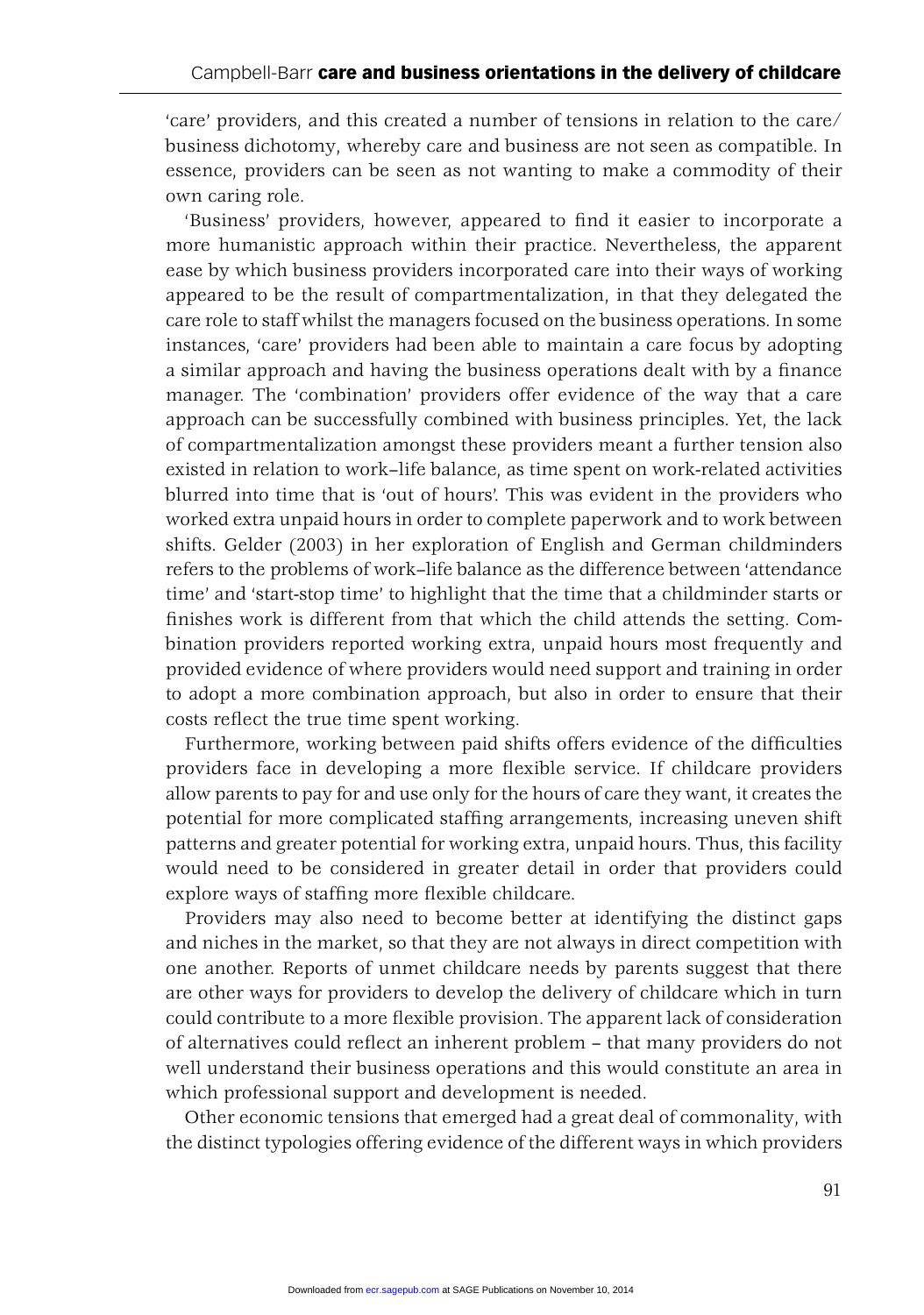dealt with these tensions. For example, the financial challenge of training costs was addressed by cascading training internally within settings.

## **conclusions**

It is neither so simple or accurate as to suggest that the private sector is more likely to focus on the business side of things and the voluntary sector on the care side, as Osgood (2004) suggested. It is to suggest something rather more complex than this, not only in relation to the interplay of external factors such as the number of staff or external funders, but also in terms of the extreme diversity in the sector, particularly in the private provision. Those in the private sector could be part of a chain or a small independent day nursery, with varying numbers of staff and places on offer and operating out of a variety of locations, all of which had an influence on the approach adopted towards the provision of care.

Providers, however, do need to be supported in developing their business operations so that a firm economic base is being built upon, before attention can be given to developing a more flexible provision. Any development of flexible childcare must be done with regard to the sustainability of childcare and not just as a response to childcare policy and/or the needs of parents. In order to develop a firm economic base for childcare, providers would benefit from training that emphasizes a business approach but avoids the erosion of care. Once a more stable and sustainable foundation has been established, then moves can be made towards developing and expanding flexible childcare.

#### **note**

1. It is acknowledged that business can also be not-for-profit.

#### **references**

- Arneberg, K.B., Leavers, R., Lubeck, S. and Newman, M.J. (2000) *OECD Country Note: Early Childhood Education and Care Policy in the United Kingdom*. Paris: OECD.
- Ball, S. and Vincent, C. (2005) 'The ''childcare champion''?: New Labour, social justice and the childcare market'. *British Educational Research Journal* 31(5): 557–70.
- Bourn, J. (2004) *Progress in Developing High Quality Childcare and Early Education*  Accessible to All. London: National Audit Office.
- Callender, C. (2000) 'The Barriers to Childcare Provision, Research Report RR231', Department for Education and Employment, London.
- Cleveland, G., Forer, B., Hyatt, D., Japel, C. and Krashinsky, M. (2007) 'An Economic Perspective on the Current and Future Role of Non-Profit Provision of Early Learning and Childcare Services in Canada', final report, Ottawa, report to Human Resources and Skills Development Canada.
- Dahlberg, G., Moss, P. and Pence, A. (1999) *Beyond Quality in Early Childhood Education and Care: Postmodern Perspective*. London: Routledge
- DfEE (1998) 'Meeting the Childcare Challenge: A Consultation Document', Crown Copyright, London, available online at: [http://www.dfes.gov.uk/childcare/chldcare. doc], accessed 16 September 2003.